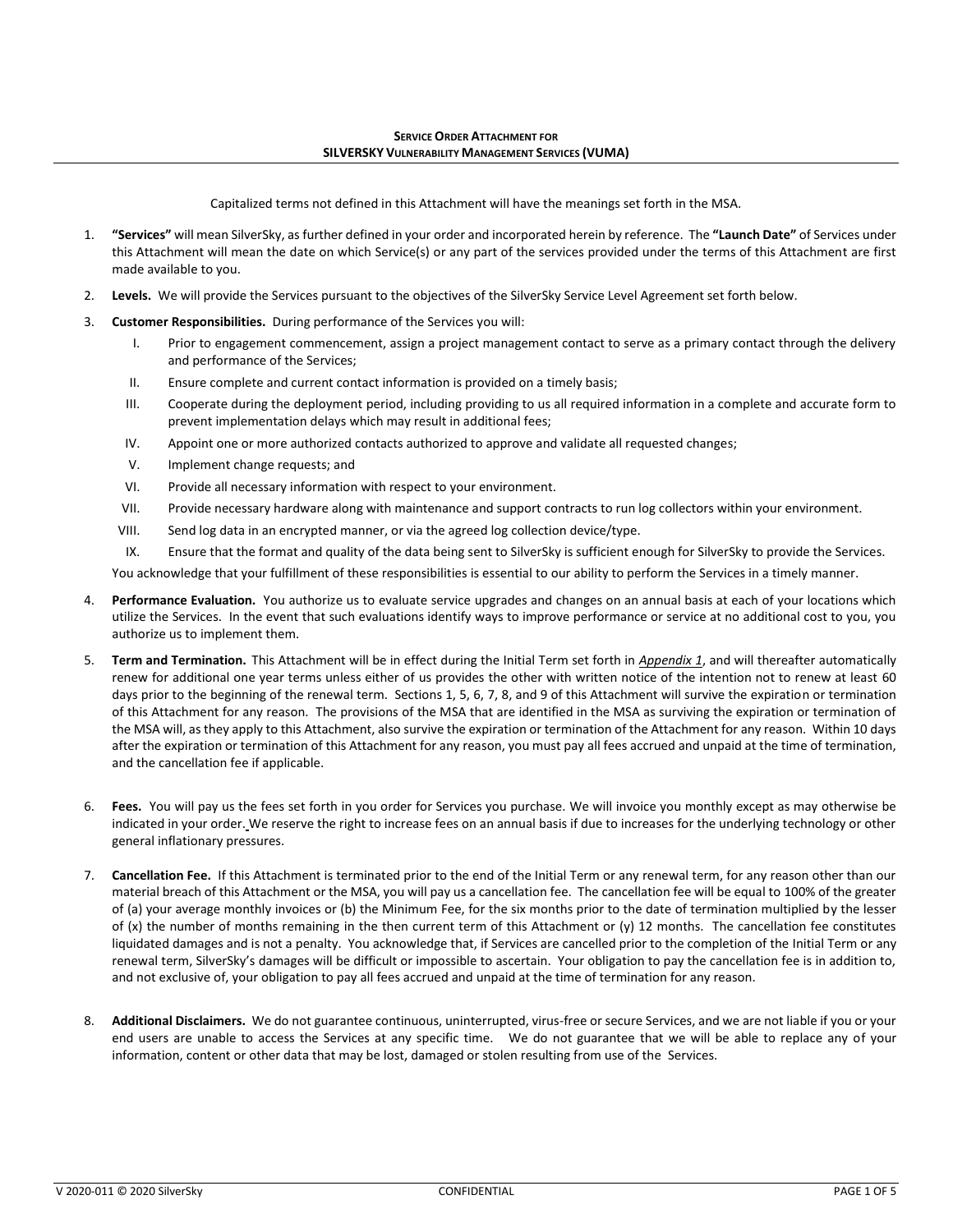The following terms and conditions apply to the service levels of Services provided pursuant to this Attachment. In the event we fail to meet the levels defined in Service Level Agreement for a minimum of two (2) consecutive months, you must notify us in writing of any violations and allow us thirty (30) days from notification to cure the breach. If still unresolved, you may immediately terminate the Service giving rise to such breach without additional notification or incurring early termination fees within thirty (30) days of our failure to cure.

**1.** SERVICE HOURS OF OPERATION. We maintain Security Operations, Network Operations, and Technical Support departments on a 24 x 7 x 365 basis. You may reach an individual in each of these departments by calling the appropriate support service.

**2. RESPONSE TIME.** We commit to certain incident response times. These commitments are subject to your providing us accurate and current contact information for your designated points of contact. Our failure to respond in accordance with the parameters defined herein will entitle you to receive, as your sole remedy and our sole obligation, credits described below, *provided however*, that you may obtain no more than one credit per day, regardless of how often in that day we failed to meet these parameters.

**2.1. Security and Network Operations Events.** We classify all events as high, medium, or low level. We will identify or begin analysis of high level events within fifteen (15) minutes, medium level events within one (1) hour, and low level events within twenty-four (24) hours of occurrence. Failure to respond in accordance with these guidelines will entitle you to a one-day Tier 1 credit for high level events or one-day Tier 2 credit for medium and low level events.

**2.2. Change Requests.** We will make commercially reasonable efforts to begin implementation of changes you request to your service or equipment within twenty-four (24) hours of receipt of the appropriate change control form, requested changes will normally be implemented during Customer's non-business hours. Failure to respond in accordance with these guidelines will entitle you to a one-day Tier 2 credit.

**3. SERVICE AVAILABILITY GUARANTEE.** Our commitment is to have the Services available 99.5% of the time and as set forth below. At your request, we will calculate the number of minutes the Service(s) were not available to you in a calendar month (**"Service Unavailability")**. Service Unavailability will not include unavailability continuing for an hour or less or any unavailability that you fail to report to us within five (5) days. Failure to meet the service level described in this Section will entitle you to receive a Tier 1 credit.

**4. MAINTENANCE.** We reserve the following weekly maintenance windows during which you may experience periodic service outages:

- (i) Tuesday and Thursday (12 AM 2 AM ET)
- (ii) Saturday (12 AM 5 AM ET)

In the event we must perform maintenance during a time other than the service windows provided above, we will provide notification prior to performing the maintenance.

**5. CREDIT REQUEST AND PAYMENT PROCEDURES.** For failures to meet service levels herein in a calendar month, you will be entitled to receive a credit as specified below:

- (i) **Tier 1.** Equal to twice the prorated portion of the monthly fee for the affected service; or
- (ii) **Tier 2.** Equal to the prorated portion of the monthly fee for the affected service;

*provided however* that a breach of this SLA due to Exceptions described below will not qualify for such credits.

To receive a credit under this SLA, you must be current with your payments at the time Service Unavailability occurred. In addition, all credit requests must be submitted in writing, either through our ticketing system, via email or fax, or by certified U.S. mail, postage prepaid. You must submit each request for credit within seven (7) days of the occurrence giving rise to the credit claim. The total credit amount we will pay to you in any calendar month will not exceed, in the aggregate, half of the total fees invoiced to you for the Services for which a claim is made in the applicable month. (Credits are exclusive of any applicable taxes charged to you or collected by us.)

**6. EXCEPTIONS.** You will not receive any credits under this SLA in connection with any failure or deficiency of the Services or a failure to meet service level caused by or associated with any of the following:

- (i) Maintenance, as defined above;
- (ii) Fiber cuts or other such issues related to telephone company circuits or local ISP outside of our control;
- (iii) Your applications, equipment, or facilities;
- (iv) You or any of your end-user' acts or omissions;
- (v) Reasons of Force Majeure as defined in the MSA;
- (vi) Any act or omission on the part of any third party, not reasonably within our control;
- (vii) First month of service for the specific Services for which a credit is claimed;
- (viii) DNS issues outside our direct control;
- (ix) Broadband connectivity.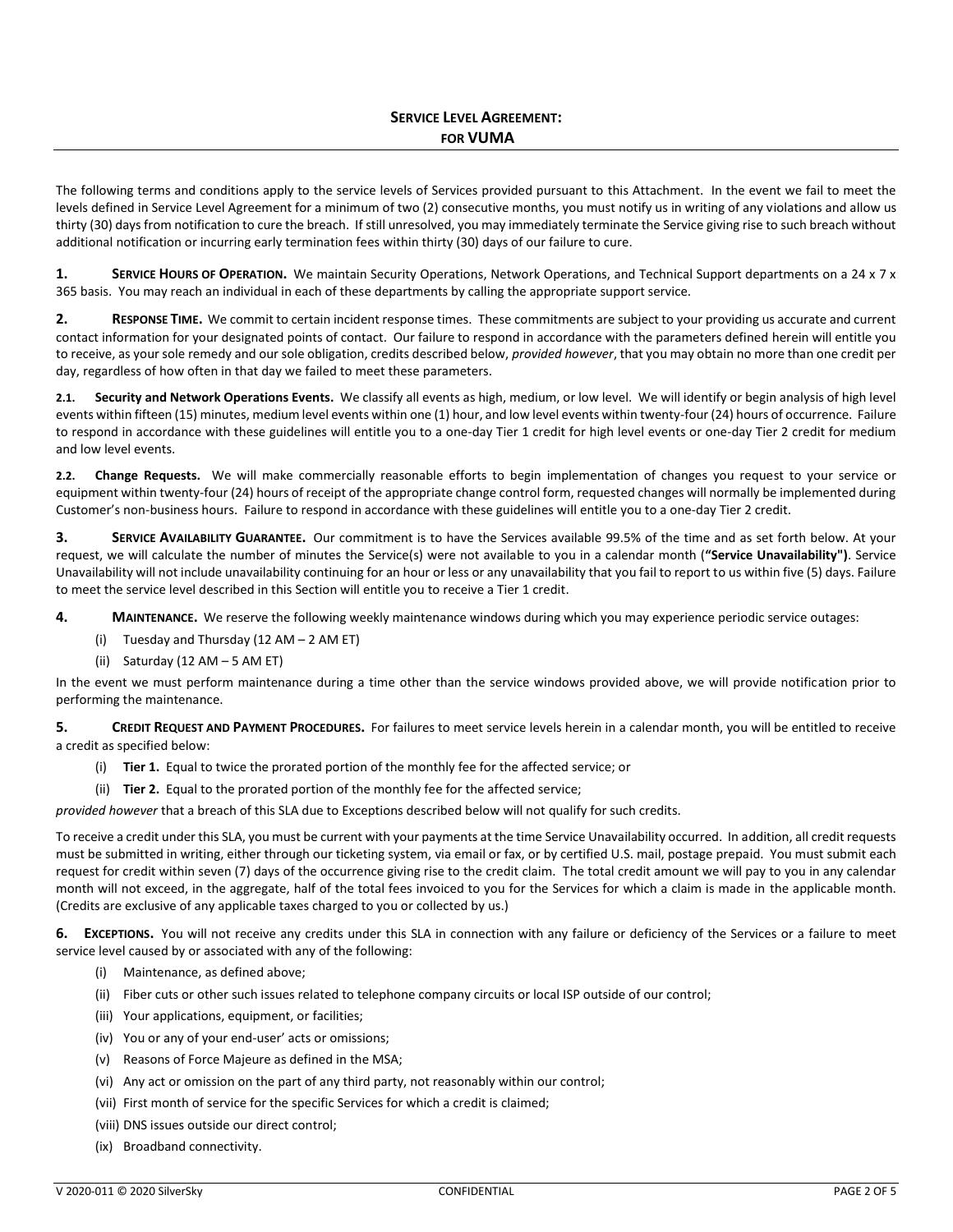### **7. FAIR USAGE CAP FOR LOG COLLECTION ON MONITORING SERVICE**

(i) SilverSky maintains a fair usage policy to ensure the availability and sustainability of the Monitoring Service. Failure to adhere to the fair usage policy will result in additional charges or a suspension of this SLA until such time as the usage level on the affected device falls below the notification threshold set forth below. Usage information is made available to you within the Security Management Console ("SMC").

> 1. SilverSky will notify you that you are exceeding the Fair Usage Threshold or "FUT" when you exceed any of the following FUTs:

1. The average events per second across the set of monitored devices exceeds 10 events per second per device, over a 7 day period. An individual device exceeds an average of 100 events per second, over a 1 hour period

2. The average events per second across the set of monitored devices exceeds 10 events per second per device, over a 30 day period.

#### (ii) Partial Service Suspension Threshold

Following the notice as set forth in (i) 7.1 above, if the average events per second across the set of monitored devices exceeds 25 events per second per device, over a 7 day period, SilverSky reserves the right cease ingestion of security events from an affected device, starting from the device producing the most events per second, until the average events per second across the set of monitored devices falls beneath the FUT.

Following the notice posted to the SMC as set forth in A.2 above, if an individual device exceeds an average of 250 events per second, over a 1 hour period, SilverSky may upon notification to the Customer cease ingestion of security events from the affected device.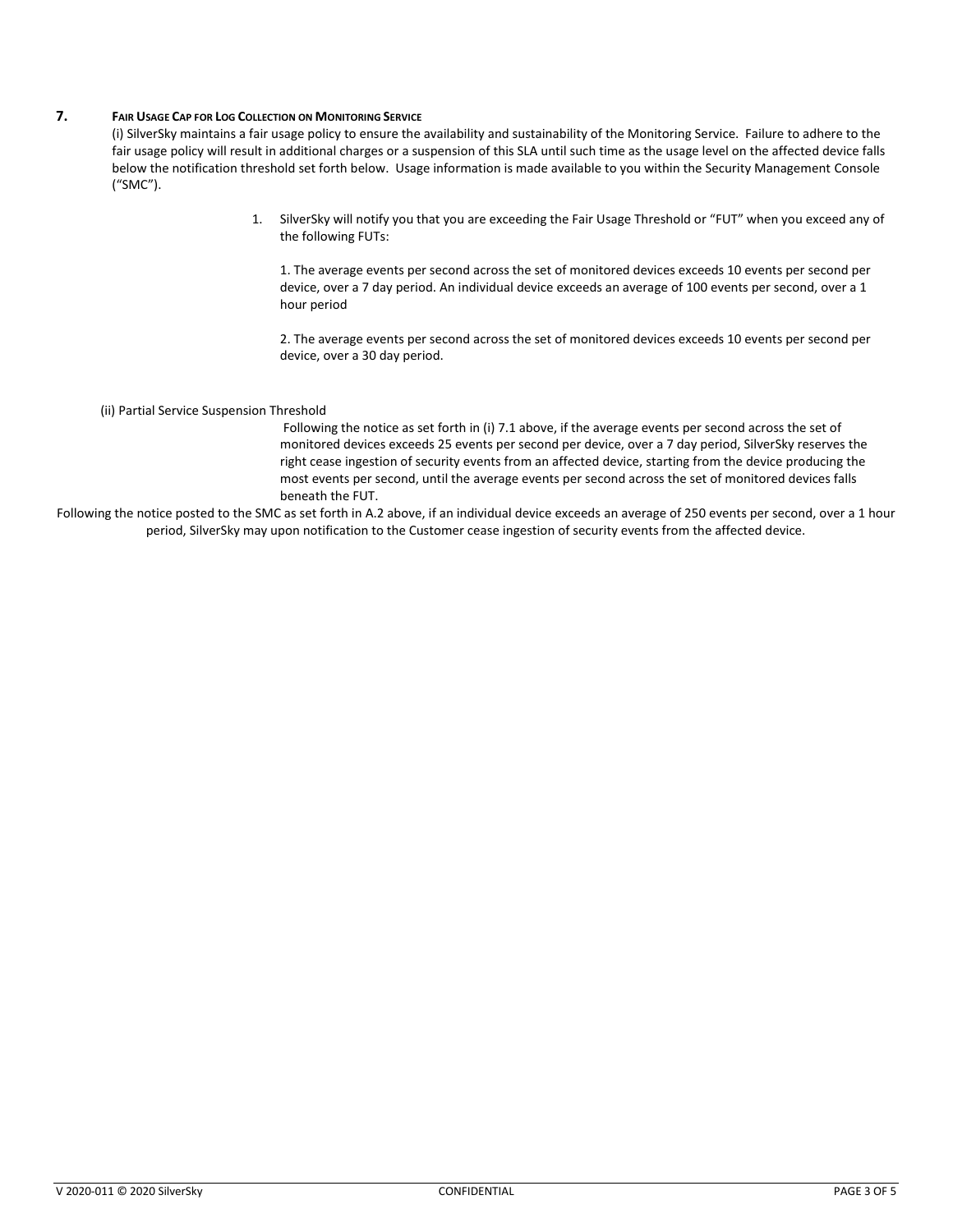# **Vulnerability Management**

## Service Overview

Vulnerability Management Services (referred herein as "VMS" or the "service") delivers vulnerability assessments of Customer's environment. VMS consists of automated and recurring vulnerability and compliance scanning. VMS delivers vulnerability scanning and remediation data reporting of a Customer's environment.

VMS provides unlimited scanning recurrence of Customer's internal, external, and cloud-based live IP addresses. Scans of external IPs are conducted remotely. Scans of internal and cloud-based IPs are conducted from one or more ISO images placed on Customer's network or in Customer's leased virtual datacenter. IP level is based on Customer's technical scanning requirements.

Service Objectives: VMS service provides the customer with the following:

- Infrastructure scanning of the internal and external customer network infrastructure
- 24x7 Service support with online ticketing and alerting through the customer portal

Service Deliverables: VMS service will deliver to the customer the following:

- Agreed on list of IP addresses
- ISO image(s) for internal or cloud based IPs
- Customer portal access as well as ticketing system to view scan logs
- 24x7 SILVERSKY security support coverage

## Service Description

Conduct scanning of the Customer infrastructure (for example servers, applications, network devices and end user devices) using a recognized industry vulnerability scanning tool , against the list of IP addresses as agreed, provided that those IP addresses are accessible from the Internet or through the supplied ISO image(s) and subject to the maximum numbers of IP addresses specified on the Order Form.

Scanning may be conducted as an 'internal' scan utilizing an ISO images within the Customer Network, as an 'external' scan utilizing a web based portal.

'External' scans can only be conducted on network assets and infrastructure with an internet-facing external IP address. 'Internal' scans can only be conducted on network assets and infrastructure that are accessible from the ISO images from its location within the Customer Network.

## **24x7 SOC Access**

VMS Customers can contact SilverSky 24X7 via email or telephone. The Customer can use help desk calls for:

- Asking questions about the results of the Service, troubleshooting, or reviewing scan results, which will result in a ticket to the VMS SOC team.
- Changing contact information or rescheduling test dates and times.
- Solving issues associated with accessing the VMS service.
- Stopping scans during a network impacting event.

NOTE: Help desk calls cannot be used for general consulting advice that does not directly pertain to the results of the Service.

## **Vulnerability Reporting**

We provide Customer with access to the Security Portal to view reports. Report capabilities are restricted to the capabilities of the platform and are Customer's responsibility to generate.

Additional scan report result information is as follows:

- Vulnerability reporting with a description of each vulnerability, level of severity, business and technical impact, remediation suggestions, and links to relevant sites
- Discovery reporting, detailing live hosts discovered on the network
- Vulnerability remediation data